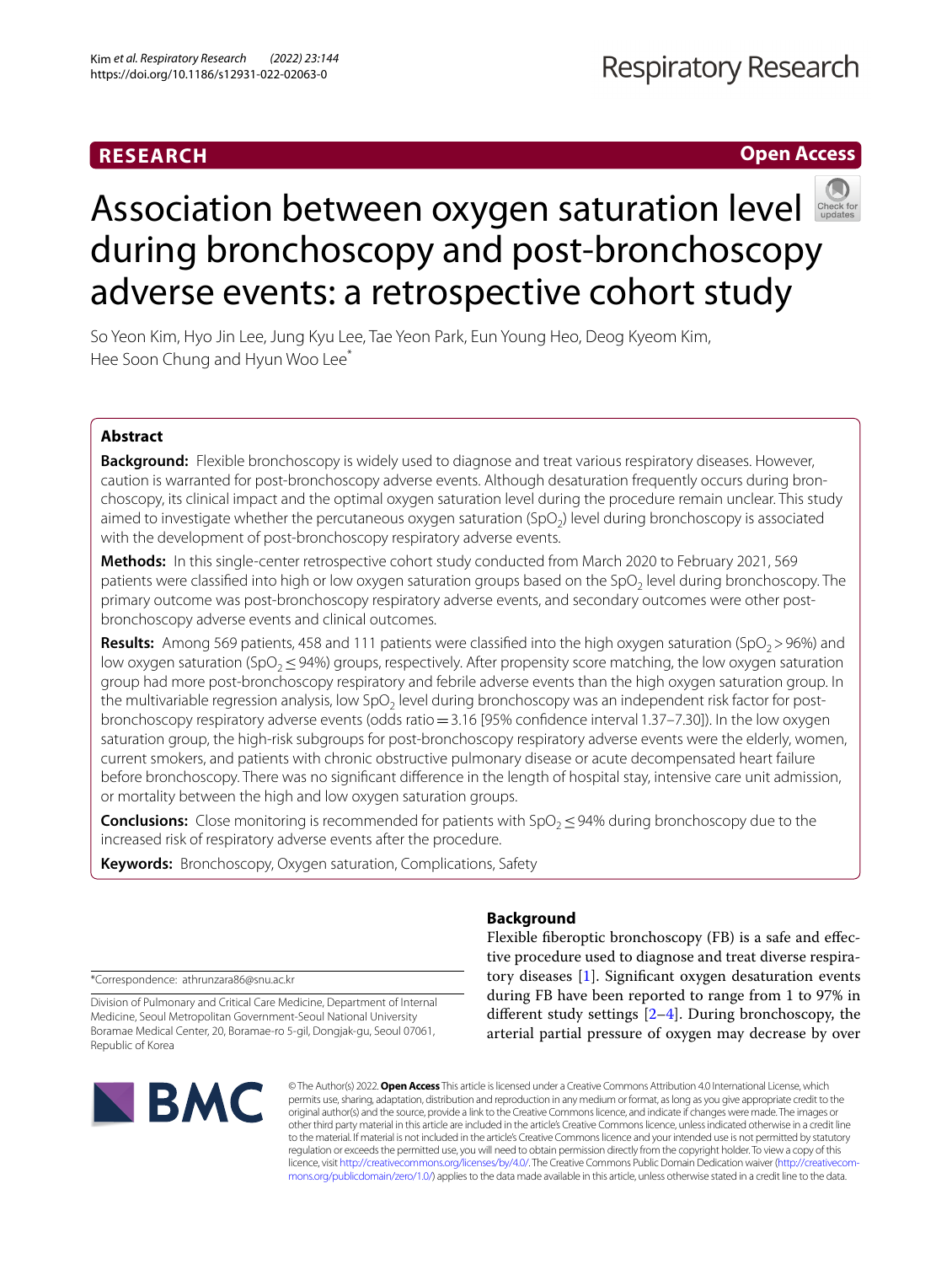10–20 mmHg, increasing the risk of respiratory failure [[5](#page-10-3), [6\]](#page-10-4). Risk factors related to desaturation during FB include lung function, comorbid diseases, use of a sedative, and procedure-related factors [[7–](#page-10-5)[9\]](#page-10-6). Various oxygen supplementation strategies have been proposed to prevent desaturation during FB. These include conventional oxygen therapy  $(COT)$ , high flow nasal cannula (HFNC), continuous positive airway pressure (CPAP), and noninvasive ventilation (NIV) [[5\]](#page-10-3). Monitoring the oxygen saturation level with percutaneous pulse oximetry is recommended to assess and manage signifcant desaturation events [[1\]](#page-10-0). However, the optimal oxygen saturation range during FB remains unclear. Few studies have investigated the optimal oxygen saturation level during FB because hypoxemic events usually resolve instantly after oxygen supplementation and rarely cause complications [\[8](#page-10-7)]. Nonetheless, recovery from the cardiopulmonary distress caused by FB may take minutes to hours, depending on the patients' lung function  $[10]$  $[10]$ . Therefore, a high or low maintenance range of oxygen saturation level may worsen clinical outcomes, and oxygen saturation level during FB may be a potential predictor of prognosis [[11\]](#page-11-1).

There is limited evidence to support the association between the risk of post-bronchoscopy adverse events and the oxygen saturation level during FB. Many patients who present with hypoxemia (arterial oxygen pressure<60 mmHg) during bronchoscopy have shown signifcant changes in physiologic parameters related to cardiac function. However, there has been no signifcant increase in the incidence of cardiac arrhythmia among post-bronchoscopy patients [\[12](#page-11-2)[–14](#page-11-3)]. Conversely, hypoxemia at the end of bronchoscopy was signifcantly correlated with the development of new-onset major cardiac arrhythmia [[15\]](#page-11-4). A high fraction of inspired oxygen during bronchoscopy in critically ill patients did not alter the risk of post-bronchoscopy intubation [\[16](#page-11-5)].

We aimed to compare the post-bronchoscopy adverse events and clinical outcomes between patients with high and low oxygen saturation levels during FB.

## **Methods**

Our study is in accordance with the Strengthening the Reporting of Observational Studies in Epidemiology (STROBE) guidelines [[17\]](#page-11-6).

## **Study design and eligibility criteria**

We conducted a retrospective cohort study via electronic medical record review at Seoul National University Boramae Medical Center in Korea from March 1, 2020, to February 28, 2021. We screened adult patients aged≥18 years who underwent FB with continuous percutaneous oxygen saturation  $(SpO<sub>2</sub>)$  monitoring on an inpatient and outpatient basis. Following our hospital policy, FB was only performed on patients with a negative nasopharyngeal polymerase chain reaction test result for coronavirus disease 2019 within the previous 48 h. The inclusion criteria were:  $(1)$  patients suspected of respiratory disease based on chest computed tomography and (2) patients with pre-bronchoscopy  $SpO<sub>2</sub>$  maintained above 94% with or without oxygen supplementation. The exclusion criteria were: (1) patients who were unclassifable into high oxygen or low oxygen saturation groups due to severely fluctuating  $SpO<sub>2</sub>$ , (2) patients with  $SpO<sub>2</sub>$ of mainly 95%, (3) patients who were unable to complete FB due to prolonged (>1 min) severe hypoxemia  $(SpO<sub>2</sub>< 90%)$  despite maximal oxygen supplementation, (4) patients admitted to the intensive care unit (ICU) while performing FB, (5) patients with recent (within 6 weeks) acute myocardial infarction and acute stroke, (6) pregnant patients, (7) patients with life expectancies of<1 month, and (8) immunocompromised patients (e.g., patients undergoing chemotherapy for malignancy). Severely fluctuating  $SpO<sub>2</sub>$  was defined as  $SpO<sub>2</sub>$  levels spanning both high and low oxygen saturation ranges for more than 1 min. Patients in the low  $(SpO<sub>2</sub>≤94%)$ and high  $(SpO<sub>2</sub>>96%)$  oxygen saturation group were allowed SpO<sub>2</sub>>96% and SpO<sub>2</sub>≤94% for less than 1 min, respectively.

## **Clinical indications of bronchoscopy**

FB was performed for both diagnostic and therapeutic purposes. FB aided in the diagnosis of patients with respiratory symptoms (e.g., persistent cough, hemoptysis, wheezing), radiologic abnormalities (e.g., lung parenchymal infltration, broncho-pleural fstula, atelectasis, pleural efusion, mass), and clinical suspicion of pneumonia, malignancy, mycobacterial infection, abscess, interstitial lung disease, or any endobronchial lesion. Bronchoscopic toileting or bronchoalveolar lavage (BAL) was also implemented to remove impacted secretions and reverse atelectasis.

## **Standard procedure for bronchoscopy**

The patients' percutaneous oxygen saturation, heart rate, respiratory rate, blood pressure, and cardiac rhythm were monitored upon arrival in the bronchoscopy room using patient monitors with a fnger pulse oximeter and blood pressure, and electrocardiography (ECG) monitoring capabilities. Patients were monitored full-time until they left the bronchoscopy room. We used identical IntelliVue MP5 (Philips) monitoring devices with the same finger pulse oximeters for all patients. The respiratory physician performing the FB decided whether each patient required a low to moderate dose of midazolam for sedation. In supine position without head elevation, FB was performed trans-nasally or trans-orally. We used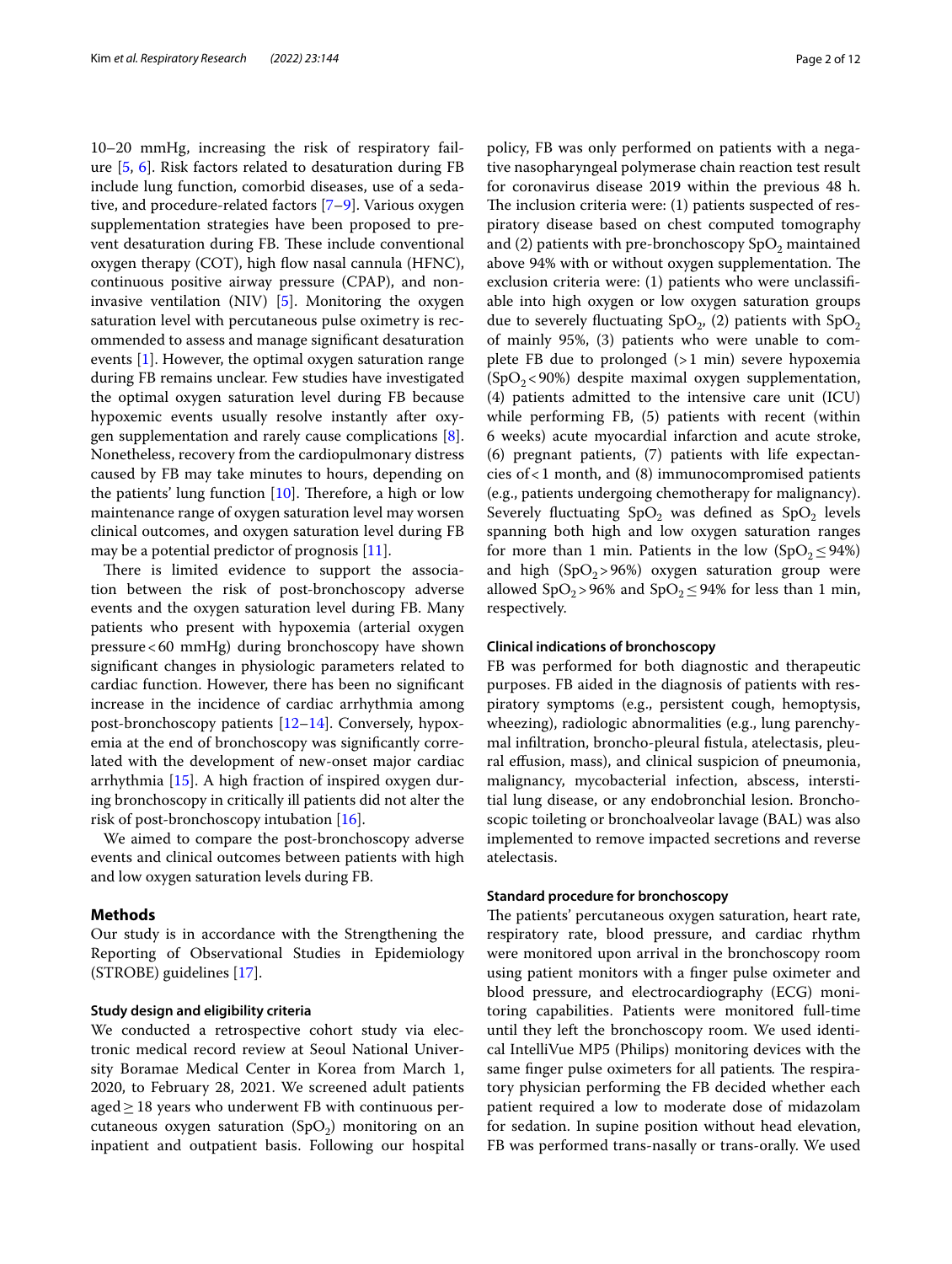a 2% lidocaine solution for local anesthesia of the vocal cord and bronchial tree. Chest radiography was routinely performed in patients who had undergone transbronchial biopsy.

**Monitoring oxygen saturation (SpO2) during bronchoscopy** Each session was attended by two experienced physicians, a nurse, and a technician. As one physician performed the FB, the other physician monitored the oxygen saturation. Supplemental oxygen was administered at the physicians' discretion, and oxygen delivery was not routinely provided. As per our in-hospital protocol, the procedure was immediately stopped when the  $SpO<sub>2</sub>$  level dropped below 90% or by more than 4% from baseline. Supplemental oxygen would subsequently be administered until the  $SpO<sub>2</sub>$  level recovered. The quantity and modality of oxygen supplementation were decided based on the severity of desaturation and the patients' overall condition. Primarily, a nasal prong was applied for oxygen delivery beginning at  $2-3$  L/min, and the flow rate was adjusted according to the  $SpO<sub>2</sub>$  level. If desaturation is refractory, a simple or non-rebreather facial mask was applied at  $6-15$  L/min. The SpO<sub>2</sub> level was automatically assessed every minute, and the highest and lowest levels were recorded.

#### **Study group defnition based on SpO2 level**

Eligible patients were classifed into the low or high oxygen saturation groups according to the  $SpO<sub>2</sub>$  level detected by percutaneous pulse oximetry during FB. The low oxygen saturation group included patients who maintained  $SpO<sub>2</sub>$  between 90 and 94% for most of the duration of FB. The high oxygen saturation group included patients who maintained  $SpO<sub>2</sub>$  above 96% for most of the duration of bronchoscopy.

## **Variables and outcomes**

We collected the patients' clinical information, including age, body mass index (BMI), smoking status, comorbidities (hypertension, diabetes mellitus, congestive heart failure, arrhythmia, chronic kidney disease, chronic liver disease, connective tissue disease, dementia, and history of other malignancies), and respiratory diseases (chronic obstructive pulmonary disease [COPD], bronchiectasis, asthma, interstitial lung disease, tuberculosis destroyed lung, history of lung cancer, lung resection, or radiation therapy). We also investigated the symptoms and pulmonary function test results within the past year. Clinical diagnoses, acute comorbidities (acute decompensated heart failure, acute coronary syndrome, pneumothorax, and pleural efusion), and surrogates for respiratory failure

(desaturation event, oxygen demand,  $SpO<sub>2</sub>:FiO<sub>2</sub>$  [SF ratio], and respiratory rate-oxygenation [ROX] index) were assessed before FB.

The primary outcome was post-bronchoscopy respiratory adverse events. The secondary outcomes were (1) other post-bronchoscopy adverse events, including febrile, hemodynamic, cardiac, and cerebrovascular events, and (2) clinical outcomes after FB, including ICU admission, length of hospital stay, and all-cause mortality within 7 days. Post-bronchoscopy adverse events were defned as unexpected medical occurrences in a patient who received FB, which did not necessarily have a causal relationship [[18\]](#page-11-7). We analyzed all types of post-bronchoscopy adverse events that (1) occurred within 72 h after FB, (2) were explainable by the physiologic changes after FB, (3) have repeatedly been reported in previous studies, and (4) were determined by the physicians' assessment of causality. Post-bronchoscopy respiratory adverse events were defned as a composite outcome, including pneumonia, atelectasis, respiratory failure, pneumothorax, bronchospasm, and acute exacerbation of an underlying chronic respiratory disease.

## **Statistical analyses**

The chi-squared test or Fisher's exact test was used for the binary variables. The Student's t-test or Wilcoxon rank-sum test was used for continuous variables. The study population was matched at a two-to-one ratio based on the propensity scores calculated using all covariates in the baseline clinical features. All measured baseline covariates were included in the model, and twoto-one propensity score matching was implemented to improve the precision while minimizing the bias [[19](#page-11-8)[–21](#page-11-9)]. Standardized diferences were used to compare the baseline characteristics and clinical features in the propensity score-matched populations [\[19](#page-11-8)]. According to Cohen's efect size index for the comparison of two sample means, standardized diferences of 0.2, 0.5, and 0.8 represent small, medium, and large imbalances in the baseline covariates [\[22](#page-11-10)].

Independent risk factors for post-bronchoscopy respiratory adverse events were identifed through univariable and multivariable regression analyses using the best subset selection method. A variance inflation factor > 4.0 was considered at risk for significant multicollinearity. The association between oxygen saturation level and postbronchoscopy respiratory adverse events was evaluated in multiple subgroups classifed by clinically important factors. P-value < 0.05 was considered significant. Statistical analyses were performed using the R statistical software version 4.1.0 (R Core Team [2020], Vienna, Austria).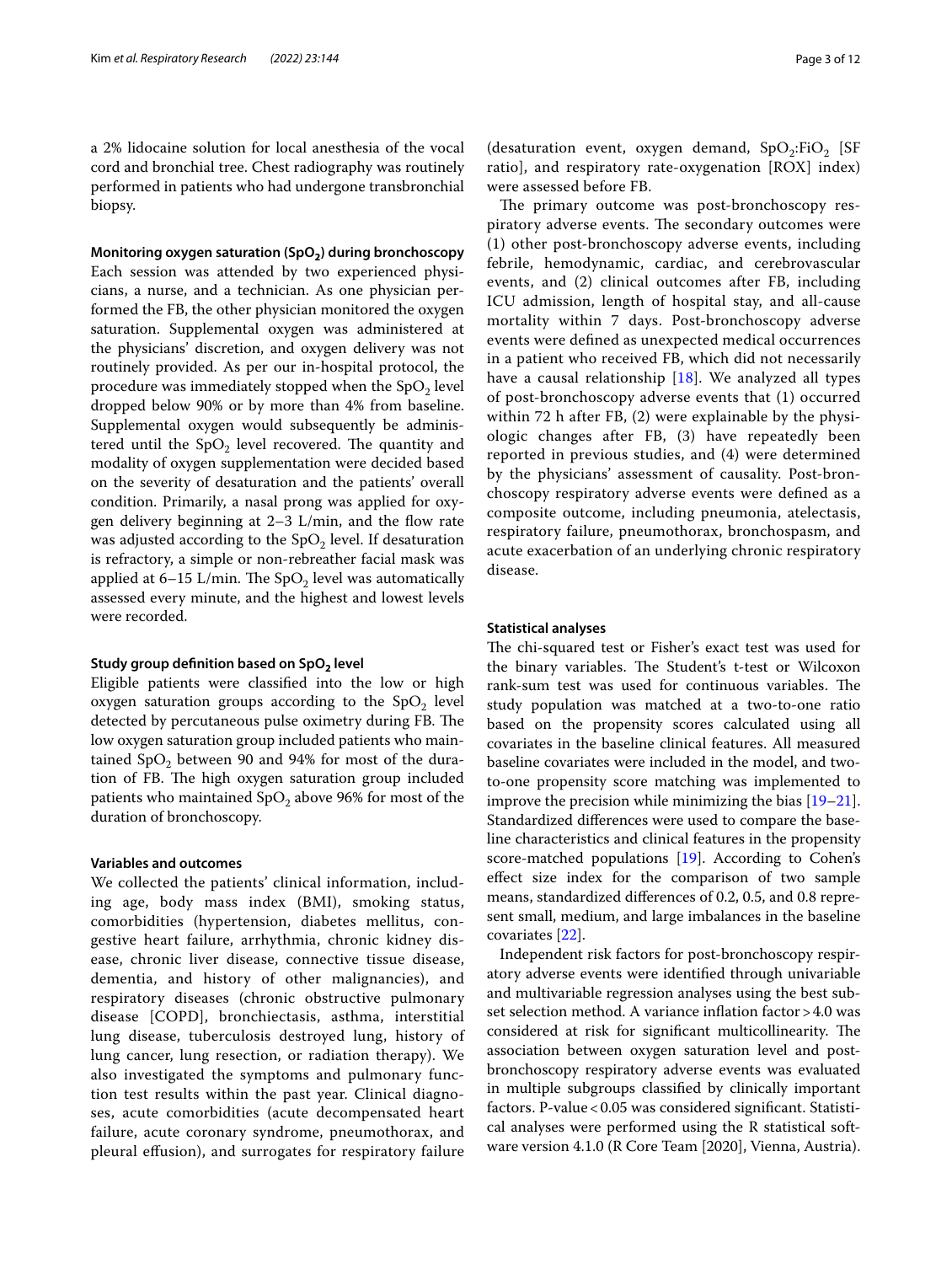## **Results**

We screened 590 patients who underwent FB. Twentyone patients were excluded due to initial saturation  $\leq$  94% despite oxygen supplementation (n=3), ICU admission during FB  $(n=1)$ , inability to classify patients into either group due to  $SpO<sub>2</sub>$  fluctuations  $(n=9)$ , SpO<sub>2</sub> of mainly 95%  $(n=5)$ , and inability to complete FB because of severe persistent hypoxemia  $(n=3)$ . A total of 569 patients met the inclusion criteria and were classifed into the high oxygen saturation group ( $n=458$ ) and low oxygen saturation group  $(n=111)$  $(n=111)$  (Fig. 1). Compared to the low oxygen saturation group, more patients in the high oxygen saturation group underwent FB on an outpatient basis (27.9% vs*.* 38.4%,  $P = 0.051$ ), and the median duration of FB was shorter (5 [interquartile range, IQR=2–16] min vs*.* 7  $[IQR = 2-31]$  min, p < 0.001) in the high oxygen saturation group than in the low oxygen saturation group.

## **Baseline characteristics and clinical features**

The baseline characteristics of the high and low oxygen saturation groups are summarized in Table [1.](#page-4-0) The mean age of the patients was 67 years in both groups. Overall, 146 (31.9%) and 43 patients (38.7%) were female in the high and low oxygen saturation groups, respectively. There were no significant differences in demographic features and the incidence of previous medical conditions between the two groups, except for a higher BMI and a lower proportion of tuberculosis-destroyed lungs in the low oxygen saturation group. The most common respiratory diseases found in both groups were bronchiectasis, chronic obstructive pulmonary disease, and tuberculosis destroyed lung. Symptoms and spirometric profles were similar between the two groups (Table  $2$ ). The most common primary indications for FB were the clinical suspicion of mycobacterial infection or pneumonia*.* More patients in the high oxygen saturation group were clinically suspected of atypical pneumonia. After propensity

<span id="page-3-0"></span>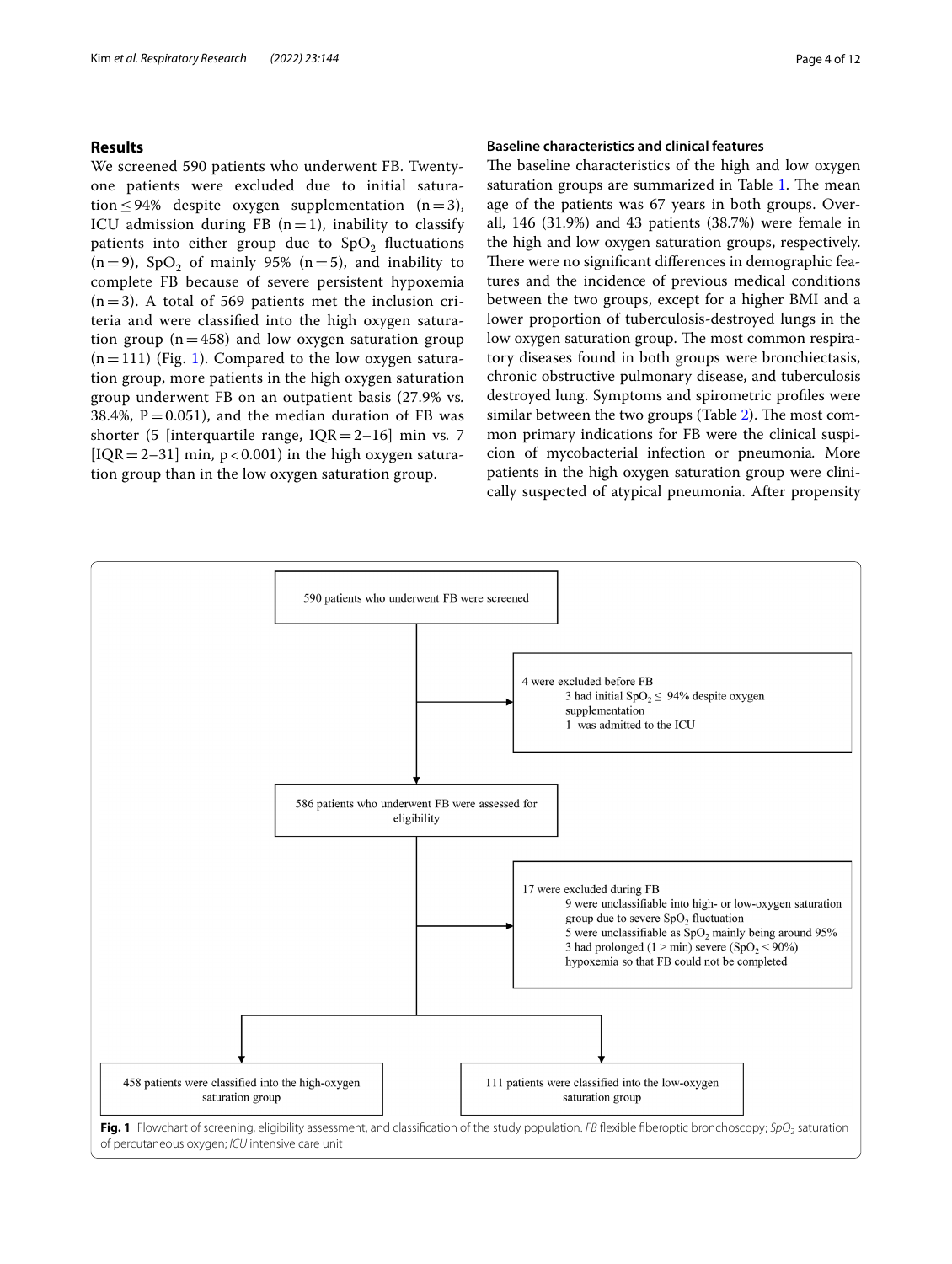|                                            | <b>Total population</b>                      |                                             |         | Propensity score-matched population          |                                             |                                    |  |
|--------------------------------------------|----------------------------------------------|---------------------------------------------|---------|----------------------------------------------|---------------------------------------------|------------------------------------|--|
|                                            | High oxygen<br>saturation group<br>$(n=458)$ | Low oxygen<br>saturation group<br>$(n=111)$ | P-value | High oxygen<br>saturation group<br>$(n=222)$ | Low oxygen<br>saturation group<br>$(n=111)$ | <b>Standardized</b><br>differences |  |
| Age, yr, mean (±SD)                        | 66.9 (13.9)                                  | 67.0 (14.7)                                 | 0.963   | 66.4 (15.2)                                  | 67.0 (14.7)                                 | 0.038                              |  |
| Female, n (%)                              | 146 (31.9)                                   | 43 (38.7)                                   | 0.206   | 80 (36.0)                                    | 43 (38.7)                                   | 0.056                              |  |
| Body mass index, mean $(\pm SD)$           | 21.3(4.2)                                    | 22.4(4.2)                                   | 0.013   | 22.0(4.7)                                    | 22.4(4.2)                                   | 0.087                              |  |
| Smoking status                             |                                              |                                             |         |                                              |                                             |                                    |  |
| Current smoker, n (%)                      | 86 (18.8)                                    | 18 (16.2)                                   | 0.624   | 38 (17.1)                                    | 18 (16.2)                                   | 0.024                              |  |
| Ex-smoker, n (%)                           | 124(27.1)                                    | 25(22.5)                                    | 0.391   | 52 (23.4)                                    | 25(22.5)                                    | 0.021                              |  |
| Never smoker, n (%)                        | 240 (52.4)                                   | 68 (61.3)                                   | 0.115   | 129 (58.1)                                   | 68 (61.3)                                   | 0.064                              |  |
| PYs, median (IQR)                          | $0(0-30)$                                    | $0(0-20)$                                   | 0.120   | $0(0-20)$                                    | $0(0-20)$                                   | 0.015                              |  |
| Comorbidities, n (%)                       |                                              |                                             |         |                                              |                                             |                                    |  |
| Hypertension                               | 182 (39.7)                                   | 43 (38.7)                                   | 0.932   | 86 (38.7)                                    | 43 (38.7)                                   | < 0.001                            |  |
| Diabetes mellitus                          | 128 (27.9)                                   | 24(21.6)                                    | 0.218   | 51(23.0)                                     | 24(21.6)                                    | 0.032                              |  |
| Congestive heart failure                   | 51(11.1)                                     | 19(17.1)                                    | 0.119   | 32 (14.4)                                    | 19(17.1)                                    | 0.074                              |  |
| Arrhythmia                                 | 19(4.1)                                      | 5(4.5)                                      | 1.000   | 11(5.0)                                      | 5(4.5)                                      | 0.021                              |  |
| Cerebrovascular accident                   | 88 (19.2)                                    | 15(13.5)                                    | 0.207   | 32 (14.4)                                    | 15(13.5)                                    | 0.026                              |  |
| Chronic kidney disease                     | 32 (7.0)                                     | 10 (9.0)                                    | 0.597   | 13(5.9)                                      | 10(9.0)                                     | 0.120                              |  |
| Chronic liver disease                      | 25(5.5)                                      | 9(8.1)                                      | 0.405   | 9(4.1)                                       | 9(8.1)                                      | 0.170                              |  |
| Connective tissue disease                  | 13(2.8)                                      | 3(2.7)                                      | 1.000   | 5(2.3)                                       | 3(2.7)                                      | 0.029                              |  |
| Dementia                                   | 43 (9.4)                                     | 5(4.5)                                      | 0.141   | 21(9.5)                                      | 5(4.5)                                      | 0.195                              |  |
| History of other malignancy                | 80 (17.5)                                    | 23 (20.7)                                   | 0.508   | 37 (16.7)                                    | 23(20.7)                                    | 0.104                              |  |
| Respiratory disease, n (%)                 |                                              |                                             |         |                                              |                                             |                                    |  |
| Chronic obstructive pulmo-<br>nary disease | 81 (17.7)                                    | 14(12.6)                                    | 0.253   | 28 (12.6)                                    | 14(12.6)                                    | < 0.001                            |  |
| <b>Bronchiectasis</b>                      | 133 (29.0)                                   | 28 (25.2)                                   | 0.495   | 54 (24.3)                                    | 28 (25.2)                                   | 0.021                              |  |
| Asthma                                     | 15(3.3)                                      | 3(2.7)                                      | 0.994   | 10(4.5)                                      | 3(2.7)                                      | 0.096                              |  |
| Interstitial lung disease                  | 13(2.8)                                      | 3(2.7)                                      | 1.000   | 5(2.3)                                       | 3(2.7)                                      | 0.029                              |  |
| Tuberculosis destroyed lung                | 84 (18.3)                                    | 9(8.1)                                      | 0.013   | 22 (9.9)                                     | 9(8.1)                                      | 0.063                              |  |
| Nontuberculous mycobac-<br>teria           | 14(3.1)                                      | 5(4.5)                                      | 0.640   | 7(3.2)                                       | 5(4.5)                                      | 0.070                              |  |
| History of lung cancer                     | 35 (7.6)                                     | 4(3.6)                                      | 0.193   | 19(8.6)                                      | 4(3.6)                                      | 0.208                              |  |
| History of lung resection                  | 12(2.6)                                      | 3(2.7)                                      | 1.000   | 7(3.2)                                       | 3(2.7)                                      | 0.027                              |  |
| History of thoracic radiation<br>therapy   | 15(3.3)                                      | 1(0.9)                                      | 0.299   | 7(3.2)                                       | 1(0.9)                                      | 0.160                              |  |

## <span id="page-4-0"></span>**Table 1** Baseline characteristics of total and propensity score-matched patients

Data are expressed as mean  $(\pm$  standard deviation), median (IQR), or number (percentage)

*PYs* pack-years; *SD* standard deviation; *IQR* interquartile range

score matching, the statistical diferences in baseline characteristics and clinical features disappeared.

## **Parameters and procedures during bronchoscopy**

Classifcation into high and low oxygen saturation groups led to signifcant diferences in the initial, highest, and lowest  $SpO<sub>2</sub>$  during FB between the two groups  $(P<0.001$  for all parameters; Table [3](#page-6-0)). More desaturation events were observed in the low oxygen saturation group. Although more sedative agents were used and more invasive procedures, such as BAL and endobronchial ultrasound-guided transbronchial needle aspiration, were performed in the low oxygen saturation group, these diferences were insignifcant after propensity score matching.

**Post‑bronchoscopy adverse events and clinical outcomes**

More post-bronchoscopy adverse events were found in the low oxygen saturation group (Table [4\)](#page-6-1). The low oxygen saturation group had more respiratory ( $P=0.001$ ) and febrile adverse events  $(P < 0.001)$  than the high oxygen saturation group. However, there was no signifcant diference in the length of hospital stay, ICU admission, or 7-day mortality after FB between the two groups. Even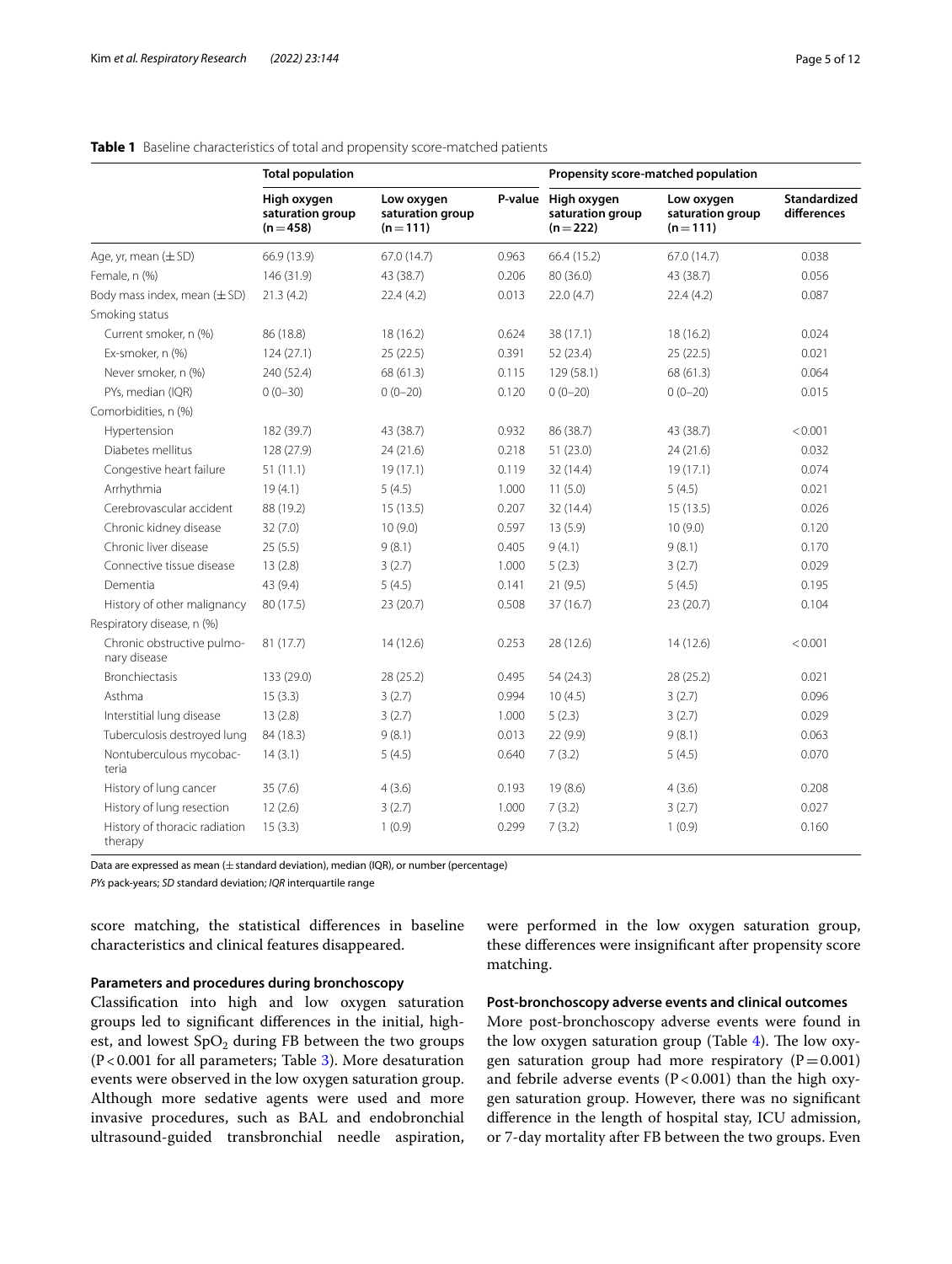| Page 6 of |
|-----------|
|           |

|                                               | <b>Total population</b>                      |                                             |  | Propensity score-matched population                  |                                             |                                    |  |
|-----------------------------------------------|----------------------------------------------|---------------------------------------------|--|------------------------------------------------------|---------------------------------------------|------------------------------------|--|
|                                               | High oxygen<br>saturation group<br>$(n=458)$ | Low oxygen<br>saturation group<br>$(n=111)$ |  | P-value High oxygen<br>saturation group<br>$(n=222)$ | Low oxygen<br>saturation group<br>$(n=111)$ | <b>Standardized</b><br>differences |  |
| Symptoms, n (%)                               |                                              |                                             |  |                                                      |                                             |                                    |  |
| Chronic bronchitis                            | 79 (17.2)                                    | 13 (11.7)                                   |  | $0.201$ 28 (12.6)                                    | 13 (11.7)                                   | 0.027                              |  |
| Chronic cough                                 | 87 (19.0)                                    | 14(12.6)                                    |  | $0.150$ 41 (18.5)                                    | 14(12.6)                                    | 0.162                              |  |
| Hemoptysis                                    | 54 (11.8)                                    | 11(9.9)                                     |  | $0.695$ 24 (10.8)                                    | 11(9.9)                                     | 0.029                              |  |
| Pulmonary function test <sup>a</sup>          |                                              |                                             |  |                                                      |                                             |                                    |  |
| $FVC, L, mean (\pm SD)$                       | 2.8(0.6)                                     | 2.8(0.6)                                    |  | $0.947$ 2.9 (0.6)                                    | 2.8(0.6)                                    | 0.093                              |  |
| FVC, %, mean $(\pm SD)$                       | 85.1 (13.5)                                  | 87.9 (13.5)                                 |  | $0.054$ 87.7 (11.5)                                  | 87.9 (13.5)                                 | 0.013                              |  |
| $FEV_1$ , L, mean $(\pm SD)$                  | 2.06(0.5)                                    | 2.0(0.4)                                    |  | 0.489 $2.11 \pm 0.5$                                 | 2.0(0.4)                                    | 0.185                              |  |
| $FEV1$ , %, mean ( $\pm$ SD)                  | 89.5 (16.7)                                  | 91.4 (16.9)                                 |  | $0.283$ 92.9 (14.7)                                  | 91.4 (17.0)                                 | 0.097                              |  |
| $FEV1/FVC, %$ , mean $(\pm SD)$               | 73.8 (8.9)                                   | 72.9(8.1)                                   |  | $0.338$ 74.3 (7.6)                                   | 72.9(8.1)                                   | 0.175                              |  |
| BDR, %, median (IQR)                          | $2.0(0-4.0)$                                 | $2.0(0-3.0)$                                |  | $0.351$ $2.0(0-4.0)$                                 | $2.0(0-3.0)$                                | 0.068                              |  |
| $DLCO$ %, mean ( $\pm$ SD)                    | 88.6 (29.6)                                  | 87.3 (24.8)                                 |  | $0.787$ 94.4 (26.0)                                  | 87.3 (24.8)                                 | 0.280                              |  |
| $DL_{CO}$ /VA, %, mean ( $\pm$ SD)            | 86.2 (29.4)                                  | 88.6 (18.4)                                 |  | $0.615$ 92.5 (26.0)                                  | 88.6 (18.5)                                 | 0.179                              |  |
| Clinically suspected diagnosis, n (%)         |                                              |                                             |  |                                                      |                                             |                                    |  |
| Aspiration pneumonia                          | 120 (26.2)                                   | 28 (25.2)                                   |  | $0.929$ 59 (26.6)                                    | 28 (25.2)                                   | 0.031                              |  |
| Atypical pneumonia                            | 41(9.0)                                      | 18(16.2)                                    |  | $0.038$ 21 (9.5)                                     | 18(16.2)                                    | 0.202                              |  |
| Lung malignancy                               | 121 (26.4)                                   | 30(27.0)                                    |  | $0.992$ 59 (26.6)                                    | 30(27.0)                                    | 0.010                              |  |
| Mycobacterial infection                       | 176 (38.4)                                   | 35(31.5)                                    |  | $0.215$ 81 (36.5)                                    | 35(31.5)                                    | 0.105                              |  |
| Lung abscess                                  | 21(4.6)                                      | 5(4.5)                                      |  | $1.000$ 10 (4.5)                                     | 5(4.5)                                      | < 0.001                            |  |
| Interstitial lung disease                     | 22(4.8)                                      | 7(6.3)                                      |  | $0.685$ 13 (5.9)                                     | 7(6.3)                                      | 0.019                              |  |
| Endobronchial lesion                          | 111(24.2)                                    | 16(14.4)                                    |  | $0.036$ 45 (20.3)                                    | 16(14.4)                                    | 0.155                              |  |
| Combined acute medical conditions, n (%)      |                                              |                                             |  |                                                      |                                             |                                    |  |
| Acute decompensated heart 35 (7.6)<br>failure |                                              | 11(9.9)                                     |  | $0.554$ 20 (9.0)                                     | 11(9.9)                                     | 0.031                              |  |
| Acute coronary syndrome                       | 4(3.6)                                       | 9(2.0)                                      |  | $0.495$ $8(3.6)$                                     | 4(3.6)                                      | < 0.001                            |  |
| Pneumothorax                                  | 17(3.7)                                      | 1(0.9)                                      |  | $0.224$ 7 (3.2)                                      | 1(0.9)                                      | 0.160                              |  |
| Pleural effusion                              | 133 (29.0)                                   | 28 (25.2)                                   |  | 0.495 61 (27.5)                                      | 28 (25.2)                                   | 0.051                              |  |
| Surrogates for respiratory failure            |                                              |                                             |  |                                                      |                                             |                                    |  |
| Desaturation event, n (%)                     | 90 (19.7)                                    | 34 (30.6)                                   |  | $0.017$ 60 (27.0)                                    | 34 (30.6)                                   | 0.080                              |  |
| Oxygen demand, L/min,<br>median (IQR)         | $0(0-0)$                                     | $0(0-1.0)$                                  |  | $0.699$ $0(0-0)$                                     | $0(0-1.0)$                                  | 0.061                              |  |
| SF ratio, mean $(\pm SD)$                     | 451.5 (53.6)                                 | 426.2 (66.6)                                |  | $< 0.001$ 439.5 (68.2)                               | 426.2 (66.6)                                | 0.197                              |  |
| ROX index, mean $(\pm SD)$                    | 22.6(2.8)                                    | 21.6(3.2)                                   |  | $< 0.001$ 22.1 (3.5)                                 | 21.6(3.2)                                   | 0.153                              |  |

## <span id="page-5-0"></span>**Table 2** Clinical features before bronchoscopy in total and propensity score-matched patients

Data are expressed as mean  $(\pm$  standard deviation), median (IQR), or number (percentage)

*FVC* forced vital capacity; *FEV*<sub>1</sub> forced expiratory volume in one second; *BDR* bronchodilator test; *DL<sub>CO</sub>* diffusion capacity of the lung for carbon monoxide; *DL<sub>CO</sub>*/VA difusion capacity of the lung for carbon monoxide per unit alveolar volume; *SD* standard deviation; *IQR* interquartile range

 $^{\rm a}$  Bronchodilator response was assessed in 342 patients, and DL $_{\rm CO}$  was assessed in 360 patients

in the propensity score-matched population, respiratory adverse events were more common in the low oxygen saturation group ( $P = 0.023$ ).

## **Relationship between the duration of low oxygen saturation and post‑bronchoscopy respiratory adverse events**

We performed a sensitivity analysis by including the duration of low oxygen saturation as a covariate. In the

univariable analysis, the longer duration of low oxygen saturation was associated with increased risk of developing respiratory adverse events (odds ratio [OR] 1.02, 95% confidence interval [CI]  $1.00-1.04$ , P = 0.047), and the multivariable analysis did not change the result (odds ratio [OR] 1.03, 95% confidence interval [CI]  $1.00-1.05$ , P = 0.043) (Additional file [1:](#page-10-8) Table S6).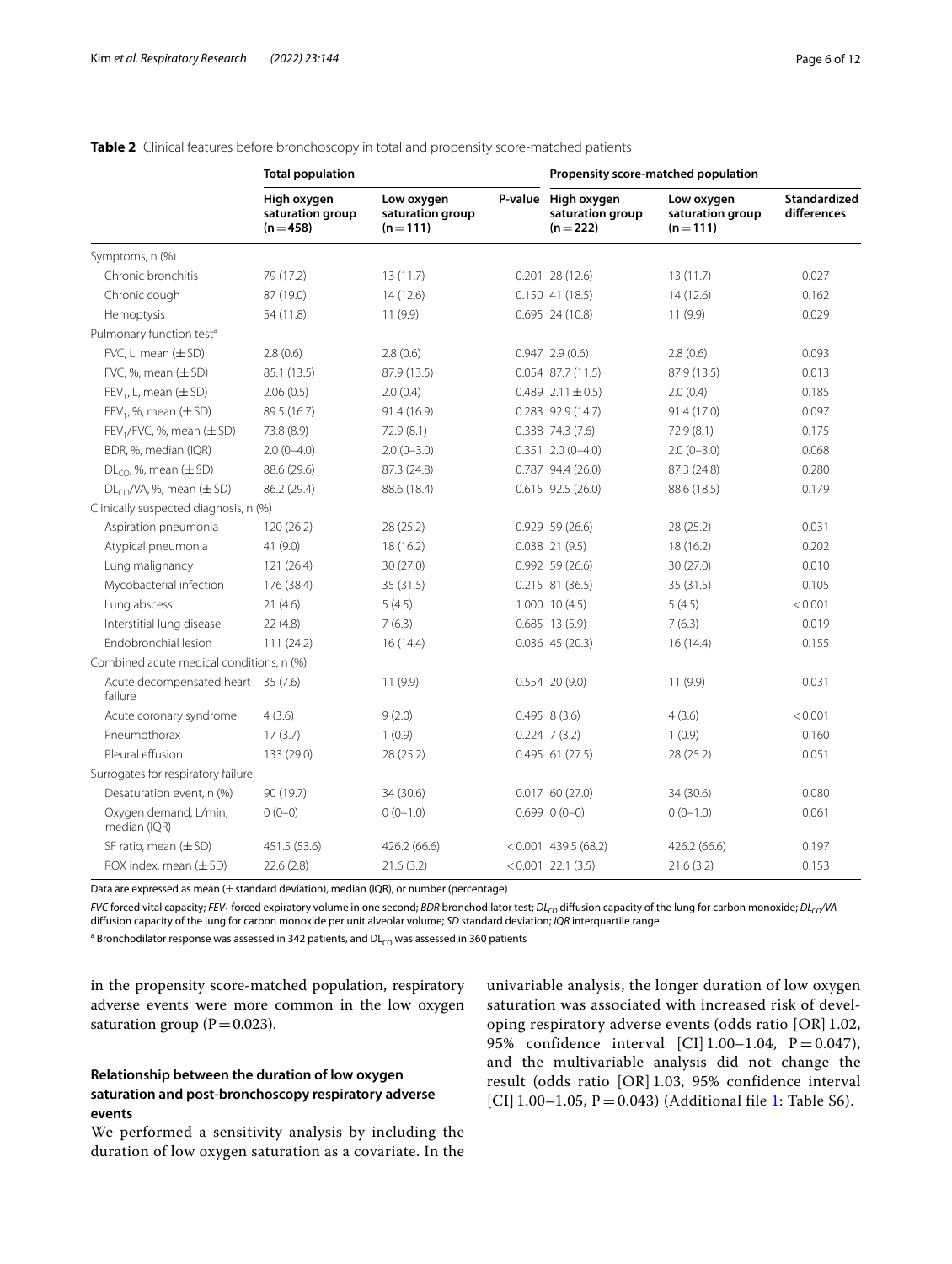## <span id="page-6-0"></span>**Table 3** Parameters and procedures during bronchoscopy

|                                                        | <b>Total population</b>                      |                                             |         | Propensity score-matched population          |                                             |         |
|--------------------------------------------------------|----------------------------------------------|---------------------------------------------|---------|----------------------------------------------|---------------------------------------------|---------|
|                                                        | High oxygen<br>saturation group<br>$(n=458)$ | Low oxygen<br>saturation group<br>$(n=111)$ | P-value | High oxygen<br>saturation group<br>$(n=222)$ | Low oxygen<br>saturation group<br>$(n=111)$ | P-value |
| Oxygen saturation during bronchoscopy                  |                                              |                                             |         |                                              |                                             |         |
| Initial SpO <sub>2</sub> , mean $(\pm$ SD)             | 98.9 (1.5)                                   | 96.9(2.9)                                   | < 0.001 | 98.8 (1.6)                                   | 96.9(2.9)                                   | < 0.001 |
| Highest SpO <sub>2</sub> , mean $(\pm$ SD)             | 99.1 (1.3)                                   | 94.9 (2.4)                                  | < 0.001 | 99.0 (1.4)                                   | 94.9(2.4)                                   | < 0.001 |
| Lowest $SpO2$ , mean ( $\pm$ SD)                       | 95.4(5.2)                                    | 87.0 (5.8)                                  | < 0.001 | 94.8 (5.8)                                   | 87.0 (5.8)                                  | < 0.001 |
| Desaturation event. n (%)                              | 87 (19.0)                                    | 82 (73.9)                                   | < 0.001 | 46 (20.7)                                    | 82 (73.9)                                   | < 0.001 |
| Desaturation duration > 1 min,<br>n, (%)               | 0(0.0)                                       | 12 (10.8)                                   | < 0.001 | 0(0.0)                                       | 12(10.8)                                    | < 0.001 |
| Duration of bronchoscopy in min,<br>median (IQR)       | $6.0(5.0 - 7.0)$                             | $6.0 (5.0 - 12.0)$                          | 0.007   | $6.0(5.0 - 8.0)$                             | $6.0 (5.0 - 12.0)$                          | 0.137   |
| Duration of desaturation in min,<br>median (IQR)       | $0(0-0)$                                     | $1.0(0-1.0)$                                | < 0.001 | $0(0-0)$                                     | $1.0(0-1.0)$                                | < 0.001 |
| Sedation, n (%)                                        | 128 (27.9)                                   | 49 (44.1)                                   | 0.001   | 97(43.7)                                     | 49 (44.1)                                   | 1.000   |
| Procedure type, n (%)                                  |                                              |                                             |         |                                              |                                             |         |
| Bronchial washing                                      | 306 (66.8)                                   | 65 (58.6)                                   | 0.127   | 142(64.0)                                    | 65 (58.6)                                   | 0.402   |
| Toileting                                              | 109 (23.8)                                   | 24 (21.6)                                   | 0.718   | 52(23.4)                                     | 24(21.6)                                    | 0.817   |
| Bronchoalveolar lavage                                 | 29(6.3)                                      | 14 (12.6)                                   | 0.041   | 15(6.8)                                      | 14(12.6)                                    | 0.114   |
| Biopsy                                                 | 46 (10.0)                                    | 10(9.0)                                     | 0.880   | 21(9.5)                                      | 10(9.0)                                     | 1.000   |
| <b>EBUS-TBNA</b>                                       | 37(8.1)                                      | 18 (16.2)                                   | 0.015   | 24 (10.8)                                    | 18 (16.2)                                   | 0.220   |
| <b>TBLB</b>                                            | 1(0.2)                                       | 1(0.9)                                      | 0.844   | 0(0.0)                                       | 1(0.9)                                      | 0.723   |
| Foreign body removal                                   | 15(3.3)                                      | 2(1.8)                                      | 0.612   | 8(3.6)                                       | 2(1.8)                                      | 0.570   |
| Bronchoscopist                                         |                                              |                                             | 0.311   |                                              |                                             | 0.371   |
| Attending physician alone                              | 221 (48.3)                                   | 47 (42.3)                                   |         | 107 (48.2)                                   | 47(42.3)                                    |         |
| Fellow physician, supervised by<br>attending physician | 237 (51.7)                                   | 64 (57.7)                                   |         | 115(51.8)                                    | 64 (57.7)                                   |         |

Data are expressed as mean (±standard deviation) or median (interquartile range) and number (percentage)

*EBUS-TBNA* endobronchial ultrasound-guided transbronchial needle aspiration; *TBLB* transbronchial lung biopsy; *SD* standard deviation; *IQR* interquartile range

## <span id="page-6-1"></span>**Table 4** Post-bronchoscopy adverse events and clinical outcomes

|                                                                 | <b>Total population</b>                      |                                             |         | Propensity score-matched population          |                                             |         |
|-----------------------------------------------------------------|----------------------------------------------|---------------------------------------------|---------|----------------------------------------------|---------------------------------------------|---------|
|                                                                 | High oxygen<br>saturation group<br>$(n=458)$ | Low oxygen<br>saturation group<br>$(n=111)$ | P-value | High oxygen<br>saturation group<br>$(n=222)$ | Low oxygen<br>saturation group<br>$(n=111)$ | P-value |
| Number of patients with post-bronchoscopy adverse events, n (%) |                                              |                                             |         |                                              |                                             |         |
| Respiratory events                                              | 43 (9.4)                                     | 23(20.7)                                    |         | $0.001$ 24 (10.8)                            | 23(20.7)                                    | 0.023   |
| Febrile events                                                  | 48 (10.5)                                    | 29(26.1)                                    |         | $< 0.001$ 24 (10.8)                          | 29(26.1)                                    | 0.001   |
| Hemodynamic events                                              | 33(7.2)                                      | 7(6.3)                                      |         | $0.900$ 16 (7.2)                             | 7(6.3)                                      | 0.939   |
| Cardiac events                                                  | 11(2.4)                                      | 6(5.4)                                      |         | $0.175$ 10 (4.5)                             | 6(5.4)                                      | 0.928   |
| Cerebrovascular events                                          | 0(0.0)                                       | 1(0.9)                                      |         | $0.441 \quad 0(0.0)$                         | 1(0.9)                                      | 0.723   |
| Any adverse events                                              | 103(22.3)                                    | 35 (32.4)                                   |         | $0.021$ 49 (22.1)                            | 38 (34.2)                                   | 0.025   |
| Clinical outcomes                                               |                                              |                                             |         |                                              |                                             |         |
| Hospital length of stay after bron-<br>choscopy, median (IQR)   | $2(1-12)$                                    | $4(1-10)$                                   | 0.99    | $1(1-14)$                                    | $2(1-11)$                                   | 0.744   |
| ICU admission after bronchoscopy,<br>n (%)                      | 18(3.9)                                      | 9(8.1)                                      |         | $0.159$ 8 (3.6)                              | 9(8.1)                                      | 0.135   |
| 7-day all-cause mortality, n (%)                                | 5(1.1)                                       | 3(2.7)                                      |         | 0.3995(2.3)                                  | 3(2.7)                                      | 1.000   |

Data are expressed as median (IQR) or number (percentage)

*ICU* intensive care unit; *IQR* interquartile range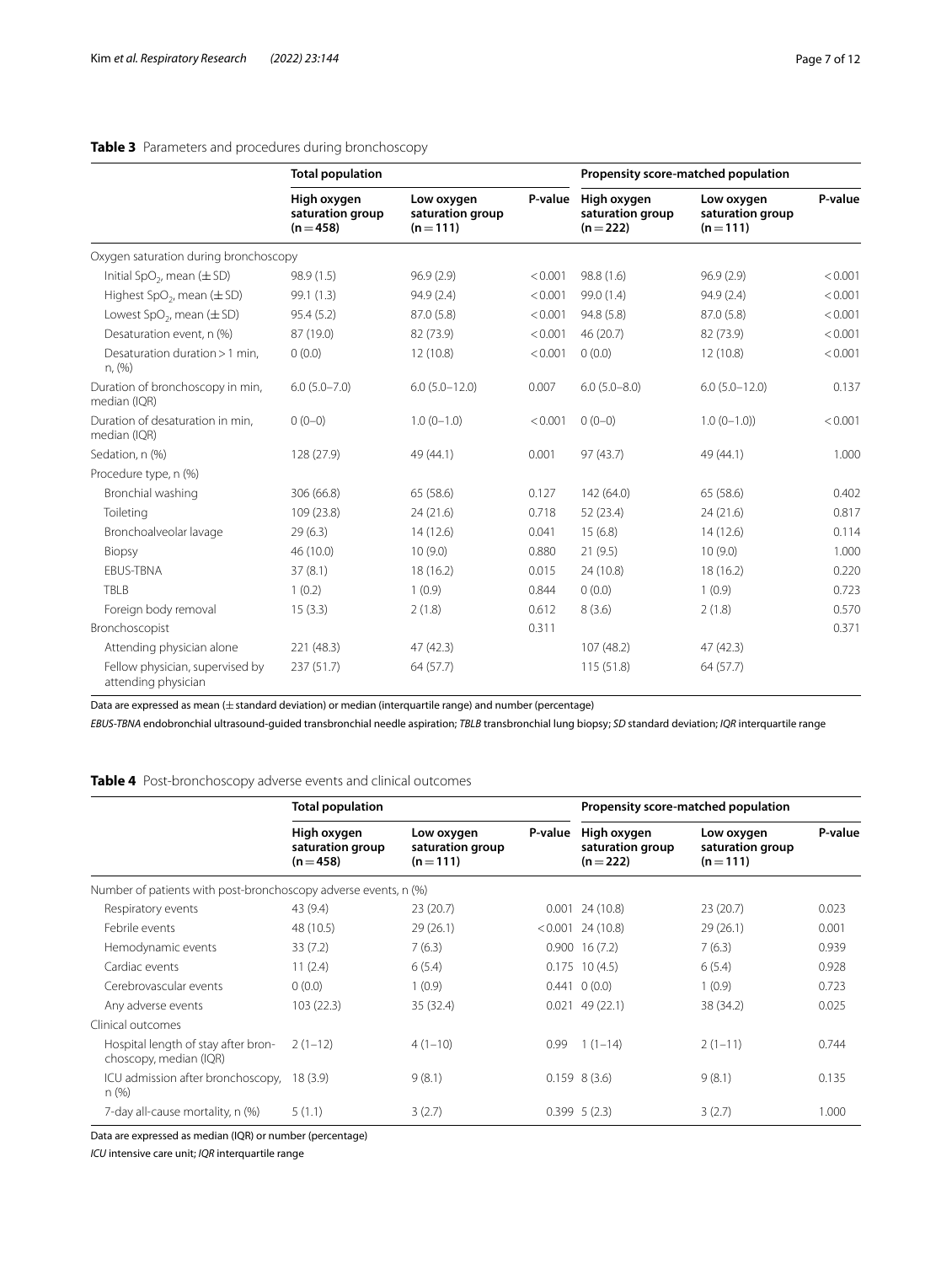## **Risk factors of post‑bronchoscopy respiratory adverse events**

We determined the clinical factors related to post-bronchoscopy respiratory adverse events (Additional fle [1](#page-10-8): Tables S1–S4). In the total population, older age, eversmoking history, dementia, a lower percentage of predicted forced vital capacity, lower pre-bronchoscopy SF ratio, clinical suspicion of aspiration pneumonia, but low oxygen saturation during FB were risk factors for postbronchoscopy respiratory adverse events (Additional fle [1:](#page-10-8) Table S5). After adjustment, low oxygen saturation during FB was found to be an independent risk factor for post-bronchoscopy respiratory adverse events (odds ratio [OR] 2.45, 95% confidence interval [CI] 1.26-4.79,  $P = 0.009$ ).

In the propensity score-matched population, older age, desaturation before FB, lower pre-bronchoscopy SF ratio, lack of a sedative agent, toilet bronchoscopy, and low oxygen saturation during FB were risk factors for post-bronchoscopy respiratory adverse events (Table [5](#page-7-0)). After adjustment, low oxygen saturation during FB was an independent risk factor for post-bronchoscopy respiratory adverse events (OR3.16, 95% CI1.37–7.30,  $P = 0.007$ ).

We evaluated the association between low oxygen saturation during FB and post-bronchoscopy respiratory adverse events in the different subgroups. The risk for post-bronchoscopy respiratory adverse events in the low oxygen saturation group was elevated in subgroups of patients older than 65 years, women, current smokers, diagnosed with COPD, and who presented with acute decompensated heart failure before FB (Fig. [2](#page-8-0)).

## **Discussion**

Our study investigated the association between postbronchoscopy clinical outcomes and oxygen saturation levels during FB. There were more post-bronchoscopy respiratory adverse events in the low oxygen saturation group than in the high oxygen saturation group. In the logistic regression model, low oxygen saturation during FB was an independent risk factor for post-bronchoscopy respiratory adverse events even after adjusting for pre-existing lung conditions, such as dyspnea or SF ratio before FB. The subgroups at high risk for respiratory adverse events in the low oxygen saturation group were the elderly, women, current smokers, and patients with COPD or acute decompensated heart failure before FB.

Although post-bronchoscopy respiratory complications have been discussed in diferent study settings, there is no consensus on their defnition [\[23](#page-11-11)]. In a systematic review that assessed post-bronchoscopy complications and discomfort, respiratory complications included pneumothorax, respiratory tract bleeding, bronchospasm, respiratory infection, and other symptoms (dyspnea, cough, and change in asthma symptom scores) that occurred within 2 weeks after bronchoscopy [[23\]](#page-11-11). Severe respiratory complications include airway obstruction, tracheoesophageal fstula, tracheal perforation, and uncontrolled respiratory tract bleeding [\[24\]](#page-11-12). A case–control study evaluating the risk factors for postbronchoscopy pneumonia defned bronchoscopy-related infection as occurring within 30 days after bronchoscopy, as per the surgical site infection guidelines issued by the Centers for Disease Control and Prevention. In our study, respiratory adverse events were defned as a composite outcome that included pneumonia, atelectasis, respiratory failure, pneumothorax, bronchospasm, acute exacerbation of an underlying chronic respiratory disease, and worsening of respiratory symptoms (dyspnea, cough, and purulent sputum), which occurred within 72 h after the procedure.

Post-bronchoscopy respiratory adverse events may delay the improvement of the primary lung condition or lead to fatal events [[25\]](#page-11-13). Although FB is considered a

<span id="page-7-0"></span>

| <b>Table 5</b> Risk factors of post-bronchoscopy respiratory adverse events in a propensity score-matched population |  |  |  |  |  |  |
|----------------------------------------------------------------------------------------------------------------------|--|--|--|--|--|--|
|----------------------------------------------------------------------------------------------------------------------|--|--|--|--|--|--|

|                                                                                               | Univariable analysis |         | Multivariable analysis |         |
|-----------------------------------------------------------------------------------------------|----------------------|---------|------------------------|---------|
|                                                                                               | OR (95% CI)          | P-value | OR (95% CI)            | P-value |
| Age                                                                                           | $1.06(1.02 - 1.10)$  | 0.001   | $1.03(1.00 - 1.07)$    | 0.046   |
| Desaturation event before bronchoscopy                                                        | 15.68 (6.37-38.64)   | < 0.001 | 3.90 (1.28-11.89)      | 0.017   |
| Pre-bronchoscopy SF ratio                                                                     | $0.98(0.98 - 0.99)$  | < 0.001 | $0.99(0.98 - 0.99)$    | < 0.001 |
| Sedation                                                                                      | $0.12(0.05 - 0.32)$  | < 0.001 | $0.29(0.09 - 0.92)$    | 0.036   |
| Bronchoscopic toileting                                                                       | $4.70(2.46 - 8.96)$  | < 0.001 | $0.31(0.10 - 1.02)$    | 0.053   |
| Bronchoscopic washing                                                                         | $0.32(0.17 - 0.60)$  | < 0.001 | $0.36(0.13 - 0.96)$    | 0.042   |
| Fellow physician, supervised by attending physician<br>(reference: attending physician alone) | $1.32(0.70 - 2.47)$  | 0.389   | $1.10(0.49 - 2.46)$    | 0.816   |
| Low oxygen saturation group                                                                   | $2.16(1.01 - 4.59)$  | 0.046   | $3.16(1.37 - 7.30)$    | 0.007   |

*CI* confidence interval; *OR* odds ratio; *SF ratio* SpO<sub>2</sub>/FiO<sub>2</sub> ratio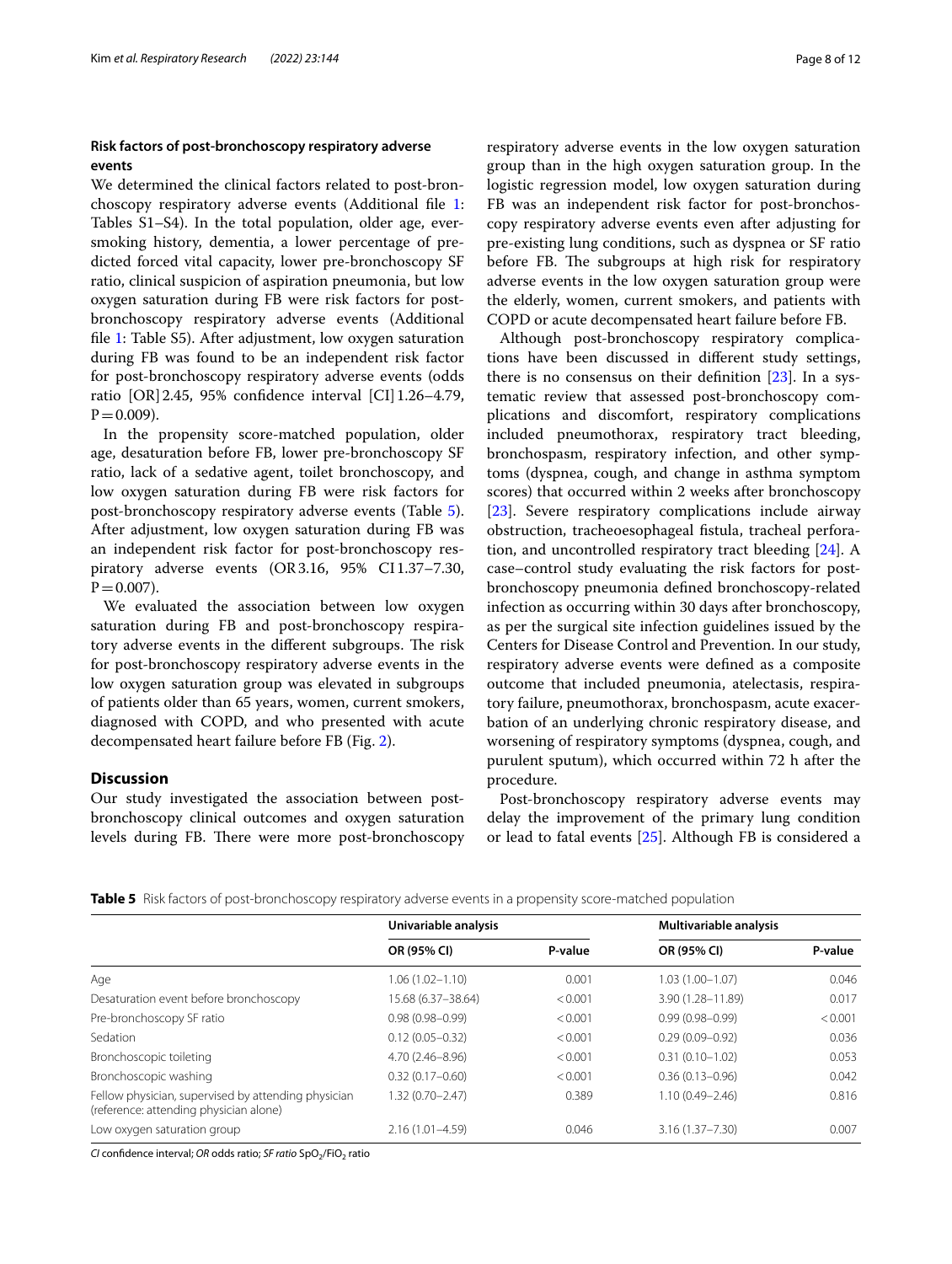

<span id="page-8-0"></span>safe procedure, it is invasive, and severe complications have been increasingly reported because of its wide use [[24\]](#page-11-12). Previous studies have identifed risk factors for post-bronchoscopy complications. For example, dyspnea requiring intervention has been reported in many patients with COPD or asthma after bronchoscopy [\[26](#page-11-14)]. In a study of 2,265 patients, post-bronchoscopy pneumonia developed more frequently in patients who had a smoking history or received BAL. Moreover, tracheobronchial stenosis was reported as an independent risk factor for post-bronchoscopy pneumonia [[27](#page-11-15)]. In patients with lung cancer, old age, current smoking status, and central tumor location were independent predictors of post-bronchoscopy pneumonia [[25](#page-11-13)].

The British thoracic society guideline for oxygen use in adults in health care and emergency settings recommends that oxygen be prescribed to achieve a target saturation of 94–98% for acutely ill patients  $[28]$  $[28]$ . Therefore, we defned the low oxygen saturation group as patients with  $SpO<sub>2</sub>$  ≤ 94% during FB, below the suggested target oxygen saturation level. The definition of high oxygen saturation as>96% was also based on literature regarding oxygenation strategies in adult patients. The liberal or conservative oxygen therapy  $(LOCO<sub>2</sub>)$  trial, which assessed the optimal oxygen therapy for acute respiratory distress syndrome, assigned patients with  $SpO<sub>2</sub>$  targets above 96% to the liberal oxygen therapy group [[29\]](#page-11-17). In the ICU-ROX trial, the upper limit of the  $SpO<sub>2</sub>$  was 97% in the conservative-oxygen group  $[30]$  $[30]$ . We decided to exclude those with  $SpO<sub>2</sub>$  between 94 and 96% to clearly delineate oxygen saturation between the two groups.

Our results revealed that post-bronchoscopy respiratory adverse events developed more frequently in the low oxygen saturation group. Nevertheless, there was no signifcant diference in clinical outcomes after FB between the two groups, suggesting that most respiratory events could be appropriately managed if detected. Therefore, close monitoring after FB may improve clinical outcomes in patients with low oxygen saturation during FB.

The increase in post-bronchoscopy respiratory adverse events in the low oxygen saturation group may be due to the pathophysiological impact of FB on cardiopulmonary distress. Hypoxemia in this group of patients subsequently triggers chained and amplifed infammatory responses. Bronchoscopy alters respiratory mechanics by increasing airfow resistance and work of breathing.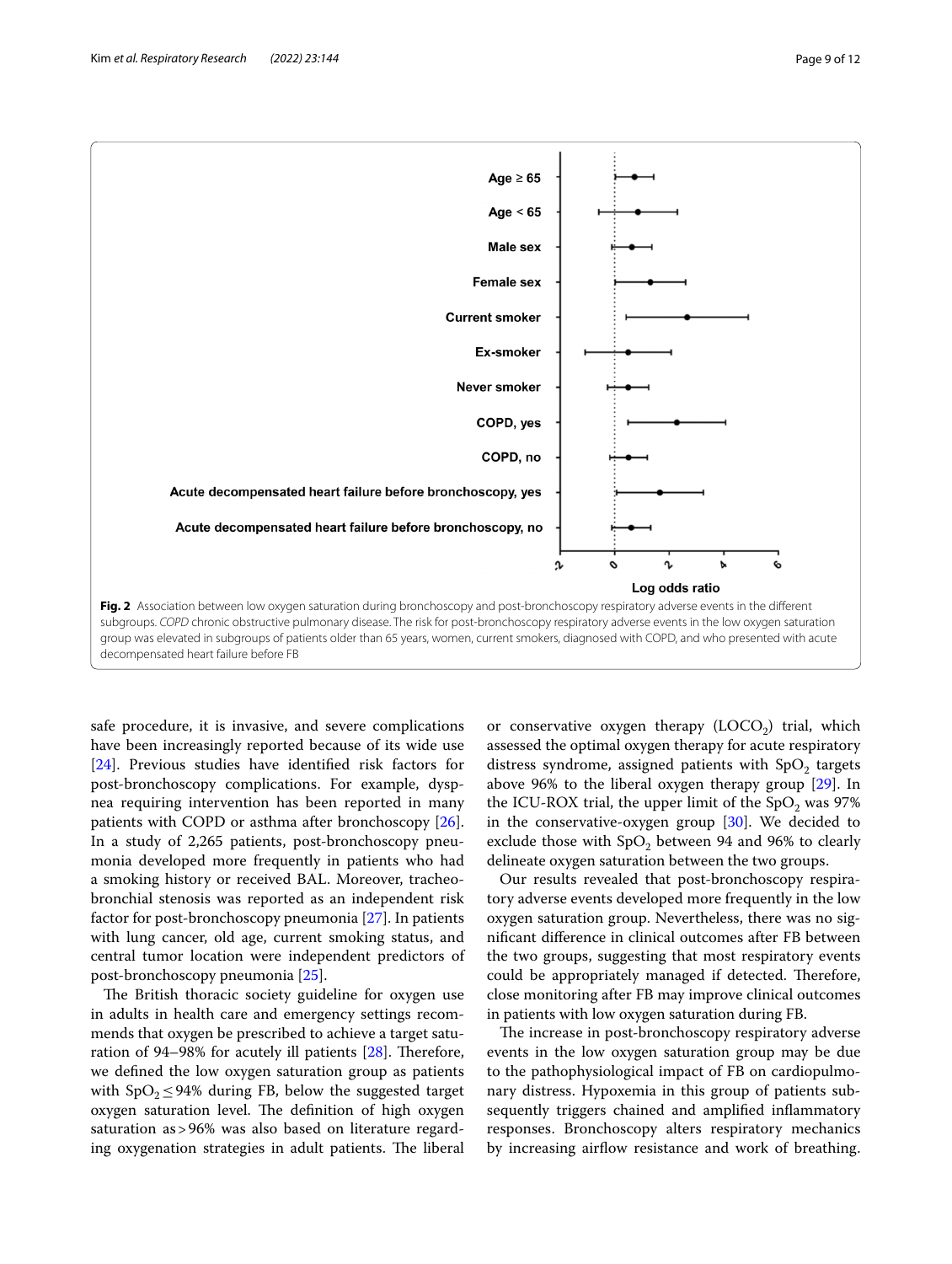These changes are detrimental to gas exchange and may take minutes to hours to revert  $[10]$  $[10]$ . Bronchoscopy also causes a signifcant acute decline in pulmonary function [[31\]](#page-11-19). When suction is applied, the partial pressure of  $CO<sub>2</sub>$ in arterial blood (PaCO<sub>2</sub>) rises to 30%, while the partial pressure of  $O_2$  in arterial blood (PaO<sub>2</sub>) decreases up to 40% due to reduced end-expiratory volume and positive end-expiratory pressure (PEEP)  $[10]$  $[10]$  $[10]$ . This leads to alveolar de-recruitment, increased shunt and venous admixture [[10](#page-11-0)], and transient hypoxemia-related infammatory cytokine recruitment, which aggravates infammation in these hypoxic lung tissues. The hypoxia-inducible factor-prolyl hydroxylase (HIF-PHD) system exacerbates the infammatory processes in the airway epithelial cells by inducing neutrophil chemotaxis and the release of reactive oxygen species, proteinases, and neutrophil extracellular traps, resulting in tissue damage [[32\]](#page-11-20). Additionally, fuid accumulation in alveolar sacs and alveolar de-recruitment after FB promotes regional tissue hypoxia and infammatory changes in the airway epithelial cells [[33\]](#page-11-21).

Moreover, low oxygen saturation during FB might represent an impaired cardiopulmonary reservoir incapable of adequate hemodynamic adaptations to hypoxemia [[34\]](#page-11-22). In healthy individuals with adequate cardiopulmonary function, an acute hypoxemic condition causes compensatory responses, such as regional pulmonary vasoconstriction, hyperventilation, acidosis-related right shifting of the oxyhemoglobin dissociation curve, and an increase in cardiac output, efectively improving oxygenation to tissues  $[35-38]$  $[35-38]$ . However, insufficient compensatory mechanisms render fragile patients with marginal cardiopulmonary reservoir vulnerable to hypoxic stress, which activates a vicious cycle of infammation and infection [\[39](#page-11-25)]. In support of our explanation, the elderly have shown a 50% reduction in protective pathophysiologic response to hypoxia and a 40% reduction in response to hypercapnia compared to young men [\[40](#page-11-26)]. Moreover, evidence of cardiac strain was observed in 21% of the patients aged>60 years undergoing FB [[41](#page-11-27)].

Oxygen supplementation provides sufficient oxygen to maintain normal physiologic levels during bronchoscopy, thus preventing desaturation. Preventive oxygen supplementation of 2–3 L/min may beneft patients at high risk of desaturation  $[42]$  $[42]$ . In patients with diffuse interstitial lung disease undergoing BAL or transbronchial lung biopsy, supplemental oxygen reduced signifcant hypoxemia events [\[1\]](#page-10-0). Continuous NIV support during bronchoscopy-guided nasal intubation prevents severe desaturation in critically ill patients [\[43](#page-11-29)]. In our study, 74% of patients in the low oxygen saturation group experienced desaturation events, and 11% experienced prolonged and significant (>4% change or  $SpO<sub>2</sub>$ <90%)

desaturation. Oxygen supplementation is strongly recommended in such cases  $[1]$  $[1]$ . Therefore, preventive oxygen supplementation in the low oxygen saturation group may reduce desaturation events and hypoxemia-related complications. Among the diverse oxygenation strategies, evidence is scarce about the advantages of one modality over another [\[5](#page-10-3)].

Our study has limitations. First, it was retrospective in nature, and the number of post-bronchoscopy complications may have been underestimated. Second, not all adverse events were directly triggered by FB, and comorbid lung conditions may have had a greater effect on the development of adverse events. Notably, the pre-bronchoscopy SF ratio, an indicator of hypoxemia severity, was a signifcant factor associated with post-bronchoscopy adverse events. Therefore, we evaluated various putative markers for respiratory failure before FB and conducted propensity score matching with comorbidities and severity of lung disease. Even in the matched study population, the oxygen saturation level during FB was signifcantly associated with post-bronchoscopy adverse events. Third, the patients with severely fluctuating  $SpO<sub>2</sub>$ during FB were not included in our analyses. This study was designed to include the patients exposed solely to either one condition (SpO<sub>2</sub>>96% or SpO<sub>2</sub> $\leq$ 94%) to diminish the potential confounding detrimental or benefcial efect of the other condition. Fourth, about 60% of our study population underwent bronchial washing, and 20% and 10% received toileting and BAL, respectively. As the diagnostic value, availability, and preference for bronchoscopic procedures may vary among institutions, caution is warranted against generalizing our results, especially in institutions that frequently perform more invasive procedures on unstable patients. Fifth, our study population mainly consisted of clinically stable patients undergoing pre-scheduled bronchoscopy. Accordingly, our fndings may not apply to patients with more severe illnesses (e.g., patients admitted to the ICU). As the cardiopulmonary function of these patients is at a reduced capacity, the pathophysiological impact of hypoxemia during FB in this population should be investigated in the future. Sixth, the events in the outpatients were selfreported during a routine follow-up within 7 days after FB, which may lead to recall bias. However, the interval between the event and recall was sufficiently short. Additionally, all of the events and additional health care utilization were recorded on the electronic medical record (EMR), minimizing recall bias. Seventh, sampling bias may have afected the results. However, these were minimized by adjusting the propensity scores using the covariates in the patients' baseline characteristics and clinical features. Finally, we did not perform further multivariable analysis by adjusting the covariates related to prolonged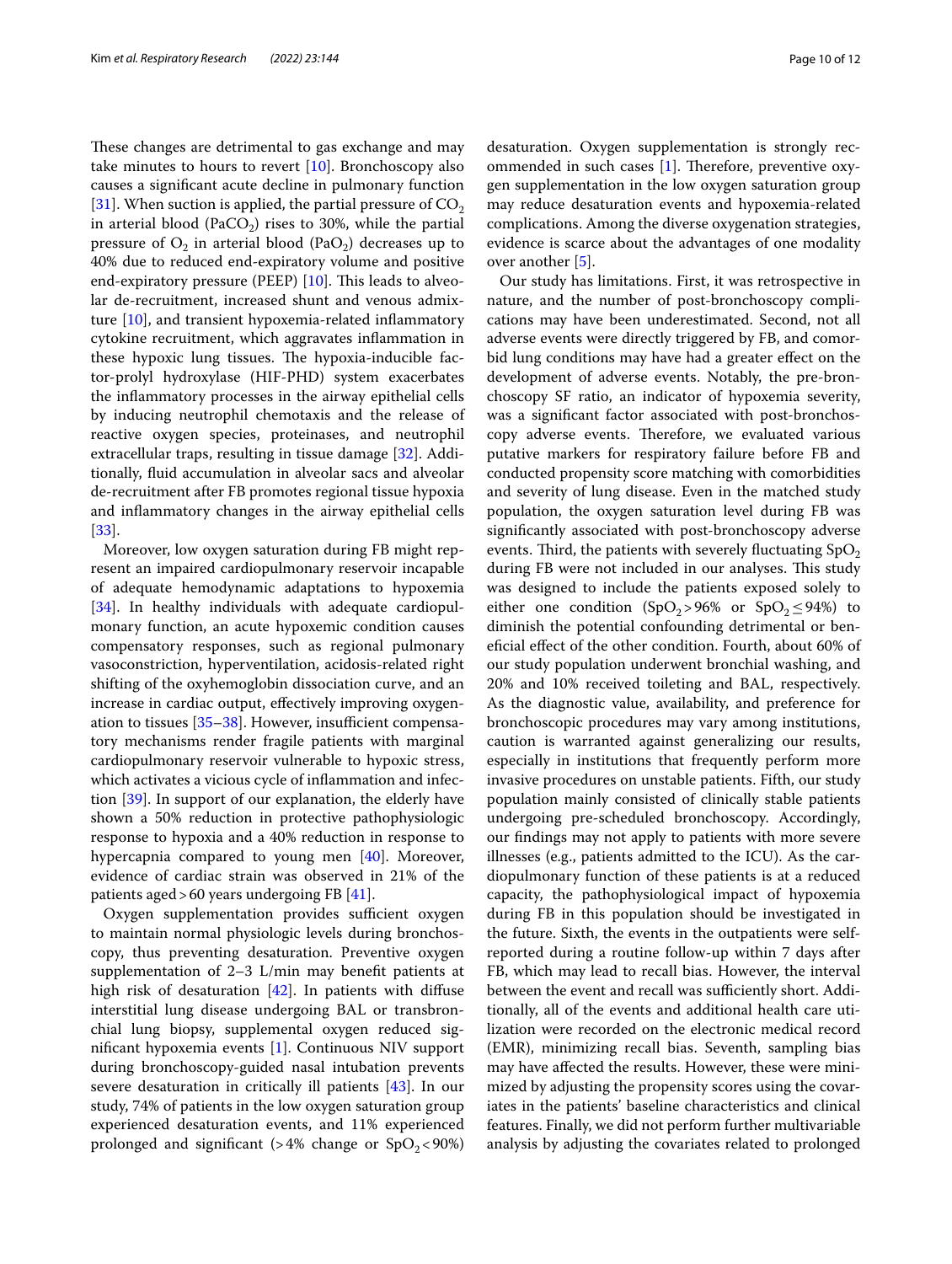hospitalization, ICU admission, or 7-day all-cause mortality. Therefore, the prognosis or the medical impact of the adverse events should be further investigated through future studies.

## **Conclusions**

Low oxygen saturation level during FB may be an independent risk factor for post-bronchoscopy respiratory adverse events. An intensive monitoring system with preventive oxygen supplementation may beneft patients with low oxygen saturation levels during FB, especially in the high-risk subgroups.

#### **Abbreviations**

AMI: Acute myocardial infarction; BAL: Bronchoalveolar lavage; BMI: Body mass index; BDR: Bronchodilator test; CI: Confdence interval; COPD: Chronic obstructive pulmonary disease; CT: Computed tomography; DL<sub>CO</sub>: Diffusion capacity for the lung for carbon monoxide;  $DL<sub>CO</sub>/VA$ : Diffusion capacity for the lung for carbon monoxide per unit alveolar volume; EBUS-TNBA: Endobronchial ultrasound-guided transbronchial needle aspiration; ECG: Electrocardiography; EMR: Electronic medical record; FB: Flexible bronchoscopy; FEV1: Forced expiratory volume in one second; FVC: Forced vital capacity; ICU: Intensive care unit; ILD: Interstitial lung disease; IQR: Interquartile range; LOS: Length of stay; NIV: Noninvasive ventilation; OR: Odds ratio; PaCO<sub>2</sub>: Partial pressure of  $CO<sub>2</sub>$  in arterial blood; PaO<sub>2</sub>: Partial pressure of  $O<sub>2</sub>$  in arterial blood; PEEP: Positive end-expiratory pressure; HIF-PHD: Hypoxia-inducible factor-prolyl hydroxylase; PY: Pack-years; ROX: Respiratory rate-oxygenation; SF ratio: SpO<sub>2</sub>/ FiO<sub>2</sub> ratio; SD: Standard deviation; SpO<sub>2</sub>: Saturation of percutaneous oxygen; STROBE: Strengthening the reporting of observational studies in epidemiology; TBLB: Transbronchial lung biopsy.

## **Supplementary Information**

The online version contains supplementary material available at [https://doi.](https://doi.org/10.1186/s12931-022-02063-0) [org/10.1186/s12931-022-02063-0](https://doi.org/10.1186/s12931-022-02063-0).

<span id="page-10-8"></span>**Additional fle 1: Table S1.** Baseline characteristics of total and propensity score-matched patients with respiratory adverse events. Data are expressed as mean  $(\pm$  standard deviation), median (IQR), or number (percentage). PYs, pack-years; SD, standard deviation; IQR, interquartile range. **Table S2.** Clinical features before bronchoscopy in total and propensity score-matched patients with respiratory adverse events. Data are expressed as mean ( $\pm$  standard deviation), median (IQR), or number (percentage). FVC, forced vital capacity; FEV1, forced expiratory volume in one second; BDR, bronchodilator test; DLCO, difusion capacity of the lung for carbon monoxide; DLCO/VA, difusion capacity of the lung for carbon monoxide per unit alveolar volume; SD, standard deviation; IOR, interquartile range. <sup>a</sup>Bronchodilator response was assessed in 342 patients, and DLCO was assessed in 360 patients. **Table S3.** Parameters and procedures during bronchoscopy in patients with respiratory adverse events. Data are expressed as mean ( $\pm$  standard deviation) or number (percentage). EBUS-TBNA, endobronchial ultrasound-guided transbronchial needle aspiration; TBLB, transbronchial lung biopsy. **Table S4.** Post-bronchoscopy adverse events and clinical outcomes in patients with respiratory adverse events. Data are expressed as median (IQR) or number (percentage). ICU, intensive care unit; IQR, interquartile range. **Table S5.** Risk factors of post-bronchoscopy respiratory adverse events in the total population. CI, confdence interval; OR, odds ratio; SF ratio, SpO<sub>2</sub>/FiO<sub>2</sub> ratio. Covariables were selected according to the rule of thumb. **Table S6.** Sensitivity analysis to evaluate the relationship between the duration of low oxygen saturation and postbronchoscopy respiratory adverse events. CI, confdence interval; OR, odds ratio; SF ratio, SpO<sub>2</sub>/FiO<sub>2</sub> ratio.

#### **Acknowledgements**

Not applicable.

## **Author contributions**

HWL is the guarantor of the article. SYK and HWL had full access to all the data in the study. They take responsibility for the integrity of the data and the accuracy of the data analysis. SYK and HWL had authority over manuscript preparations and the decision to submit the manuscript for publication. SYK and HWL developed the study concept and design. All authors contributed to the acquisition, analysis, and interpretation of data. SYK and HWL drafted the manuscript. All authors critically revised the manuscript for important intellectual content, supervised the study, and performed patient recruitment and follow-up. All authors read and approved the fnal version of the manuscript.

#### **Funding**

This work was supported by a general clinical research grant-in-aid (Grant No. 04-2021-0027) from the Seoul Metropolitan Government Seoul National University (SMG-SNU) Boramae Medical Center.

#### **Availability of data and materials**

The datasets used or analyzed during the current study are available from the corresponding author on reasonable request.

#### **Declarations**

#### **Ethics approval and consent to participate**

Our study was conducted according to the ethical guidelines of the Declaration of Helsinki in 1975. The Institutional Review Board (IRB) Committee of the Seoul National University Seoul Metropolitan Government (SNU-SMG) Boramae Medical Center approved the study protocol and waived the requirement for informed consent from the study participants for access to the electronic medical records (IRB No. 04-2021-0027).

## **Consent for publication**

Not applicable.

#### **Competing interests**

The authors declare that they have no competing interests.

Received: 30 December 2021 Accepted: 23 May 2022

#### **References**

- <span id="page-10-0"></span>1. Du Rand IA, Blaikley J, Booton R, Chaudhuri N, Gupta V, Khalid S, et al. British Thoracic Society guideline for diagnostic fexible bronchoscopy in adults: accredited by NICE. Thorax. 2013;68(Suppl 1):i1–44.
- <span id="page-10-1"></span>2. Maranetra N, Pushpakom R, Bovornkitti S. Oxygen desaturation during fbreoptic bronchoscopy. J Med Assoc Thai. 1990;73(5):258–63.
- 3. Rosell A, Xaubet A, Agusti C, Castella J, Puzo C, Curull V, et al. A new BAL fuid instillation and aspiration technique: a multicenter randomized study. Respir Med. 2006;100(3):529–35.
- <span id="page-10-2"></span>4. Gibson PG, Breit SN, Bryant DH. Hypoxia during bronchoalveolar lavage. Aust N Z J Med. 1990;20(1):39–43.
- <span id="page-10-3"></span>5. Pelaia C, Bruni A, Garofalo E, Rovida S, Arrighi S, Arrighi E, et al. Oxygenation strategies during fexible bronchoscopy: a review of the literature. Respir Res. 2021;22(1):253.
- <span id="page-10-4"></span>6. Antonelli M, Conti G, Riccioni L, Meduri GU. Noninvasive positive-pressure ventilation via face mask during bronchoscopy with BAL in high-risk hypoxemic patients. Chest. 1996;110(3):724–8.
- <span id="page-10-5"></span>Jones AM, O'Driscoll R. Do all patients require supplemental oxygen during fexible bronchoscopy? Chest. 2001;119(6):1906–9.
- <span id="page-10-7"></span>8. Attaran D, Towhidi M, Toosi MAM. The relationship between peak expiratory flow rate before bronchoscopy and arterial oxygen desaturation during bronchoscopy. Acta Med Iran. 2008;12:95–8.
- <span id="page-10-6"></span>9. Fang W, Chen Y, Chung Y, Woon W, Tseng C, Chang H, et al. Predictors of oxygen desaturation in patients undergoing diagnostic bronchoscopy. Chang Gung Med J. 2006;29(3):306.